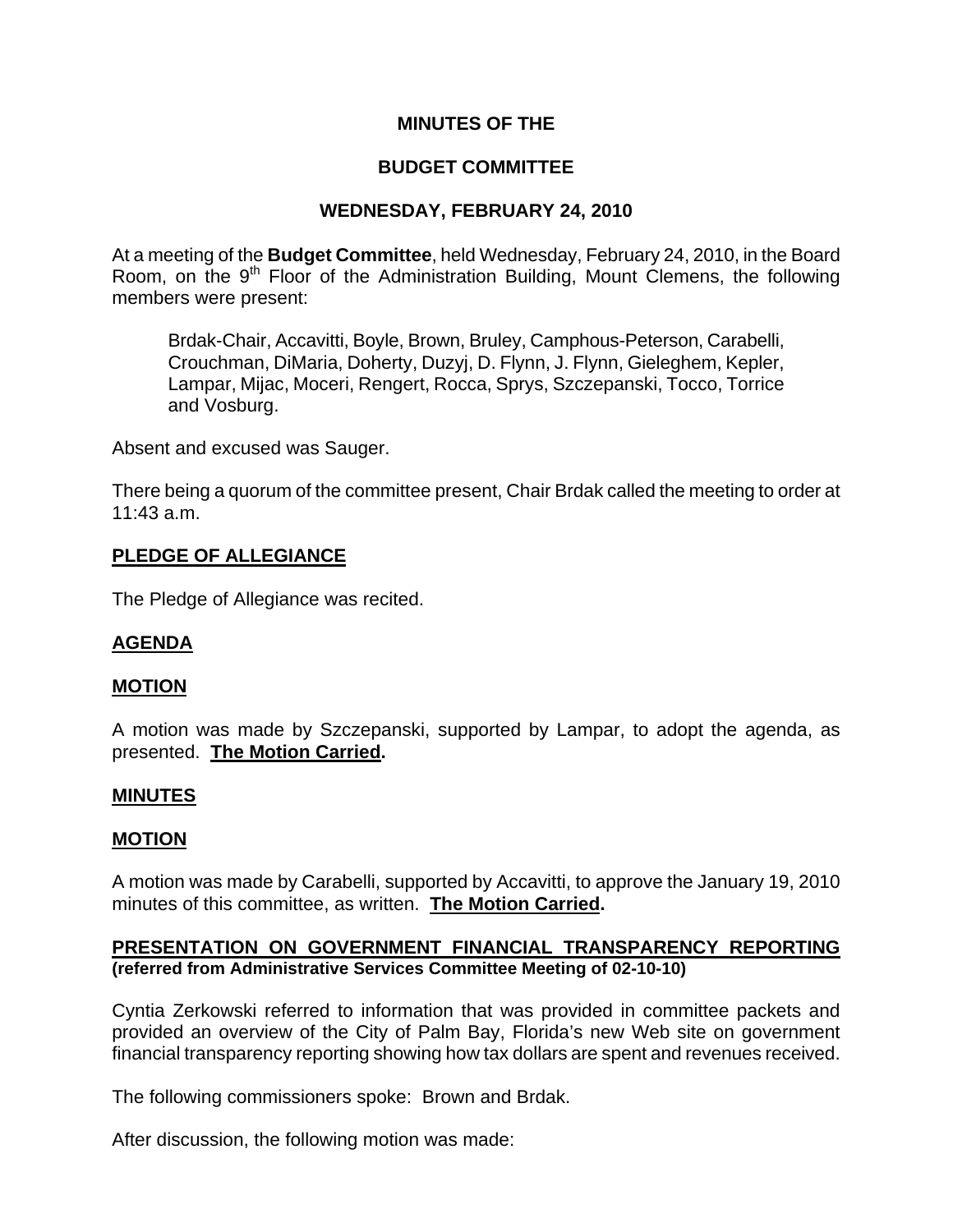## **COMMITTEE RECOMMENDATION – MOTION**

A MOTION WAS MADE BY VOSBURG, SUPPORTED BY RENGERT, TO RECOMMEND THAT THE BOARD OF COMMISSIONERS FORM A WORK GROUP TO REVIEW AND STUDY THIS PROCESS ON GOVERNMENT FINANCIAL TRANSPARENCY REPORTING TO SEE THE FEASIBILITY AND COSTS INVOLVED AND BRING BACK TO THE BUDGET COMMITTEE.

The following commissioner spoke: Vosburg.

John Foster addressed the committee.

Chair Brdak called for a vote on the motion and **THE MOTION CARRIED.**

## **RECOMMENDATION FROM PUBLIC SAFETY AND CORRECTIONS COMMITTEE MEETING OF 02-09-10**

**Set Pay Range for JJC Part-Time Cook at Same Pay Range as Full-Time Cook**

## **COMMITTEE RECOMMENDATION – MOTION**

A MOTION WAS MADE BY MIJAC, SUPPORTED BY LAMPAR, TO RECOMMEND THAT THE BOARD OF COMMISSIONERS AUTHORIZE TO SET THE PAY RANGE FOR THE JUVENILE JUSTICE CENTER PART-TIME COOK POSITION AT THE SAME PAY RANGE AS THE FULL-TIME COOK POSITION. \$13.95 TO \$15.94. **THE MOTION CARRIED WITH CARABELLI VOTING "NO."** 

## **RECOMMENDATION FROM ADMINISTRATIVE SERVICES COMMITTEE MEETING OF 02-10-10**

**Approve Transfer of Funds Currently Budgeted for Volunteer Recognition Program and Student Government Day to 2010 Green Schools Program**

## **COMMITTEE RECOMMENDATION – MOTION**

A MOTION WAS MADE BY LAMPAR, SUPPORTED BY BRULEY, TO RECOMMEND THAT THE BOARD OF COMMISSIONERS APPROVE THE TRANSFER OF FUNDS CURRENTLY BUDGETED FOR THE VOLUNTEER RECOGNITION PROGRAM (\$500) AND STUDENT GOVERNMENT DAY (\$250) TO THE 2010 GREEN SCHOOLS PROGRAM FOR THE PURPOSE OF PURCHASING FLAGS TO AWARD SCHOOLS ACHIEVING OFFICIAL GREEN SCHOOLS STATUS. **THE MOTION CARRIED WITH DOHERTY VOTING "NO."** 

**APPROVE THE POSITION OF WATER RESOURCES ECONOMIC DEVELOPMENT SPECIALIST IN THE PLANNING AND ECONOMIC DEVELOPMENT DEPARTMENT (Item Waived by Personnel Committee Chair)**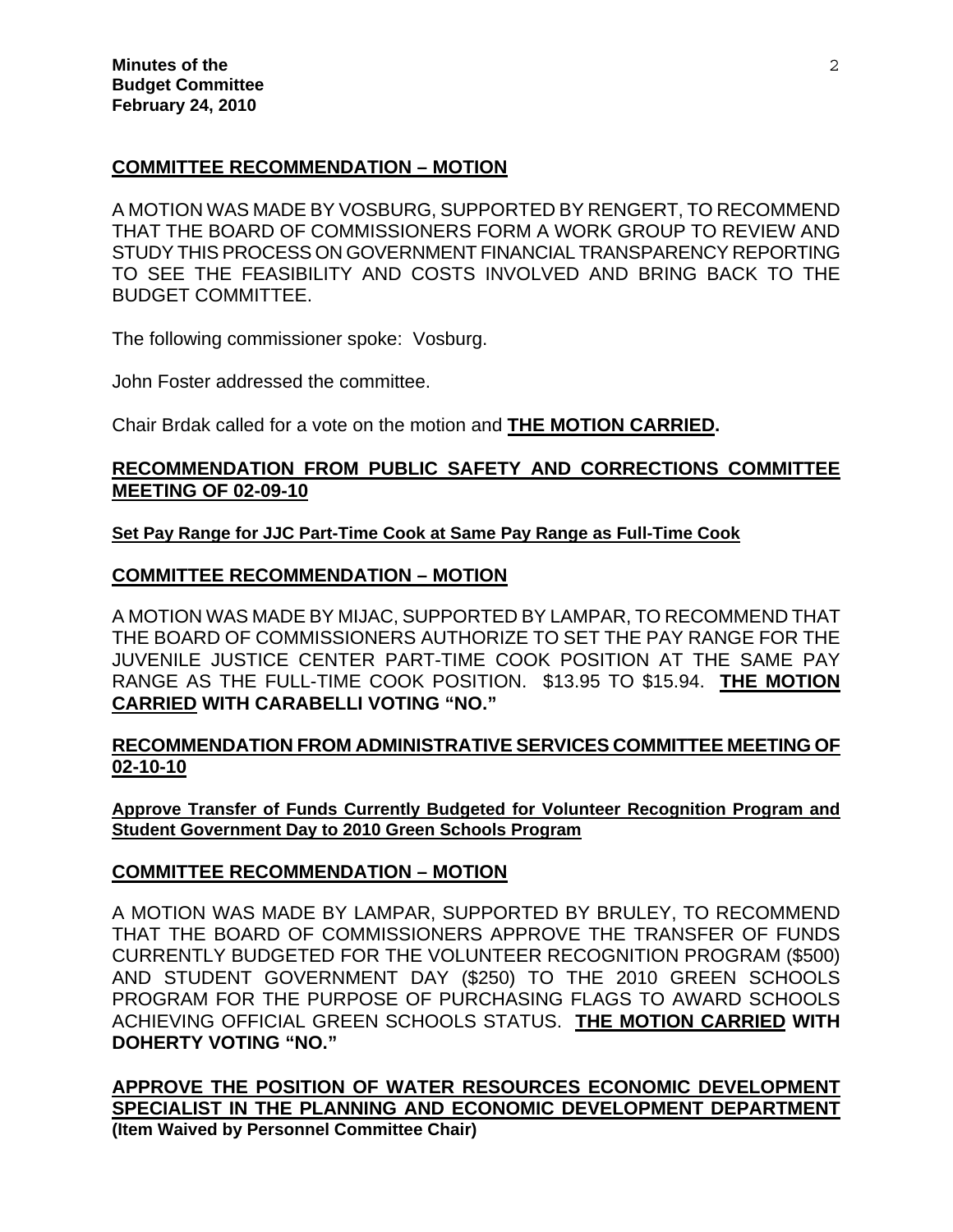A one-page letter dated February 23, 2010 from Kristen Grifka, MSU Extension Director, was distributed.

## **COMMITTEE RECOMMENDATION – MOTION**

A MOTION WAS MADE BY SZCZEPANSKI, SUPPORTED BY D. FLYNN, TO RECOMMEND THAT THE BOARD OF COMMISSIONERS APPROVE THE POSITION OF A WATER RESOURCES ECONOMIC DEVELOPMENT SPECIALIST IN THE PLANNING AND ECONOMIC DEVELOPMENT DEPARTMENT.

The following commissioners spoke: Doherty, Vosburg, Bruley, D. Flynn and Camphous-Peterson.

Chair Brdak called for a vote on the motion and **THE MOTION CARRIED WITH DOHERTY VOTING "NO."** 

## **BUDGET PRESENTATION BY STEVE SMIGIEL**

#### **MOTION**

A motion was made by J. Flynn, supported by Sprys, to receive and file the budget presentation from the Finance Department.

The following commissioner spoke: Gieleghem.

Steve Smigiel provided a slide presentation that appeared on the overhead drop down screens which consisted of an extensive overview of the County Budget.

Steve Mellen answered questions.

The following commissioners spoke: Doherty, Carabelli and Gieleghem.

Chair Brdak called for a vote on the motion and **The Motion Carried.**

#### **APPROVE 2011 BUDGET DEFICIT REDUCTION PLAN OUTLINE**

The one-page document entitled, 2011 Budget Deficit Reduction Plan Outline totaling \$18,750,000 was provided in committee packets.

A handout was distributed by 42-I District Court Judge Denis LeDuc.

## **COMMITTEE RECOMMENDATION – MOTION**

A MOTION WAS MADE BY SPRYS, SUPPORTED BY BRULEY, TO RECOMMEND THAT THE BOARD OF COMMISSIONERS APPROVE THE OUTLINE FOR REDUCTIONS IN THE 2011 MACOMB COUNTY BUDGET, PER ATTACHED SCHEDULE.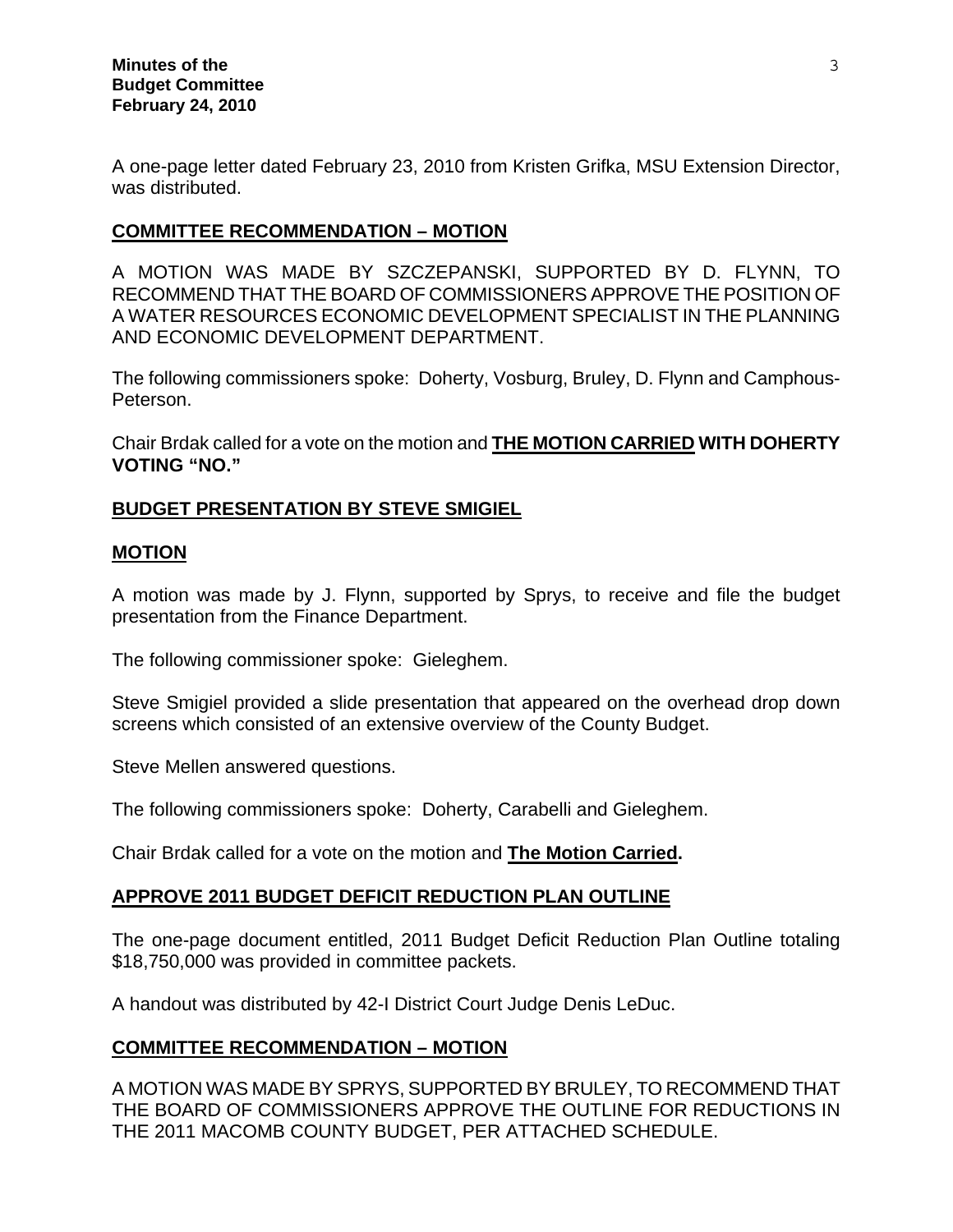Chair Brdak gave an overview of what the budget work group has proposed.

Eric Herppich addressed the committee.

The following commissioners spoke: Brown, Doherty, Brdak, Rengert, Sprys and Vosburg.

## **MOTION**

A motion was made by Crouchman, supported by DiMaria, to call the question.

A roll call vote was taken on the motion to call the question as follows:

Voting Yes were Accavitti, Brdak, Bruley, Camphous-Peterson, Crouchman, DiMaria, D. Flynn, J. Flynn, Gieleghem, Kepler, Lampar, Mijac, Moceri, Sprys, Tocco and Torrice. There were 16 "Yes" votes.

Voting No were Brown, Carabelli, Doherty, Duzyj, Rengert, Rocca, Szczepanski and Vosburg. There were 8 "No" votes.

## **The Motion Carried.**

The following commissioners spoke: Rengert and Brdak.

Chair Brdak called for a vote on the main motion and **THE MOTION CARRIED WITH DOHERTY, RENGERT AND ROCCA VOTING "NO."**

**ADOPT RESOLUTION SUPPORTING HOUSE BILLS 5570, 5571 AND 5572 (Offered by Brdak) (Item Waived by Technology and Communications Chair)**

## **COMMITTEE RECOMMENDATION – MOTION**

A MOTION WAS MADE BY DiMARIA, SUPPORTED BY LAMPAR, TO RECOMMEND THAT THE BOARD OF COMMISSIONERS ADOPT A RESOLUTION SUPPORTING HOUSE BILLS 5570, 5571 AND 5572 **(OFFERED BY BRDAK)**.

Eric Herppich and George Brumbaugh answered questions.

The following commissioner spoke: Doherty.

Commissioner Vosburg referred to the fifth WHEREAS paragraph and requested to change the word "lead" to the correct spelling "led."

A ROLL CALL VOTE WAS TAKEN ON THE MOTION AS FOLLOWS:

VOTING YES WERE ACCAVITTI, BRDAK, BROWN, BRULEY, CAMPHOUS-PETERSON, CARABELLI, CROUCHMAN, DiMARIA, DUZYJ, D. FLYNN, J. FLYNN, GIELEGHEM, KEPLER, LAMPAR, MOCERI, RENGERT, ROCCA, SPRYS, SZCZEPANSKI, TOCCO